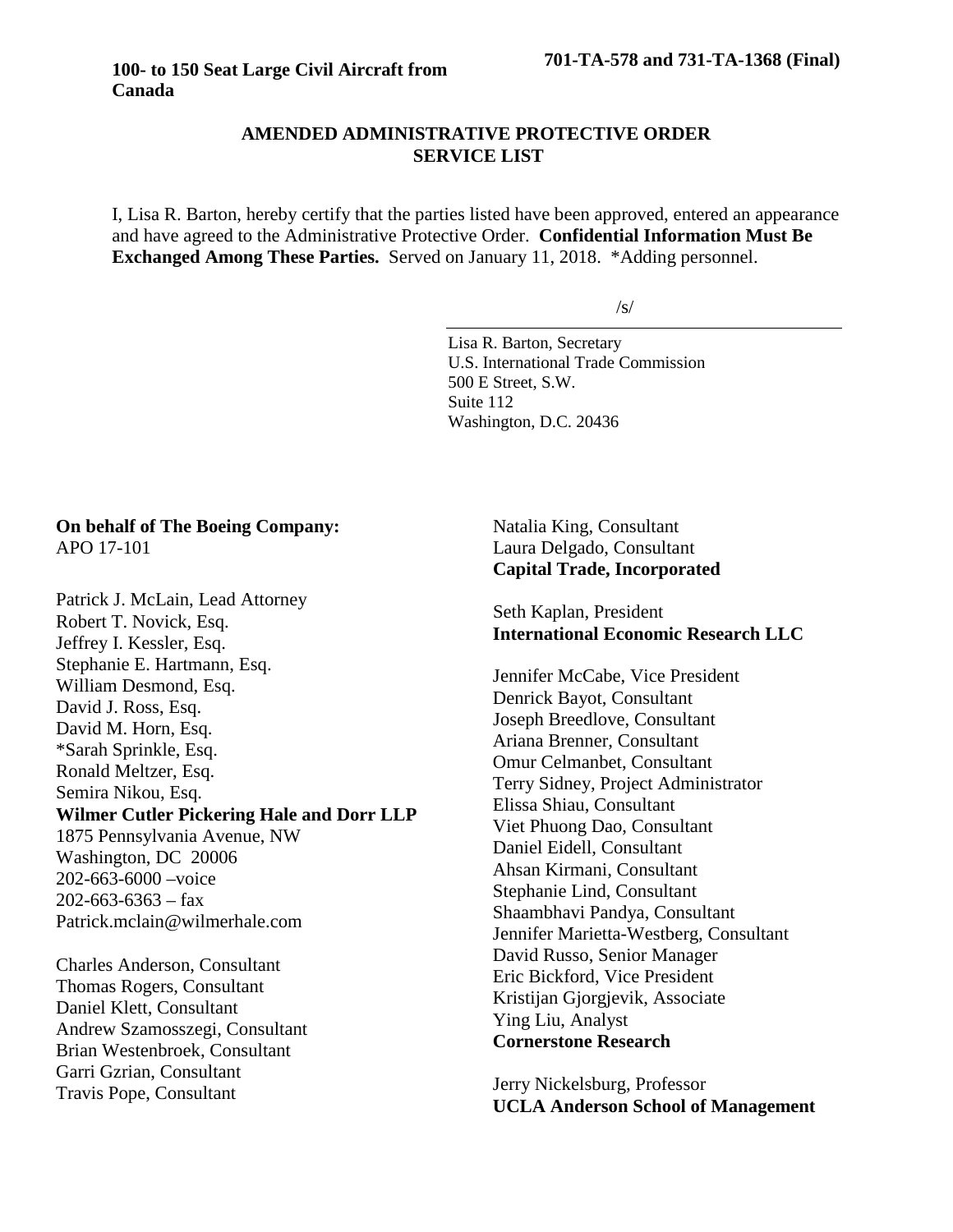#### **On behalf of Bombardier Inc.:** APO 17-100

Shara Aranoff, Lead Attorney Peter Lichtenbaum, Esq. John K. Veroneau, Esq. Brian D. Smith, Esq. James McCall Smith, Esq. Victor D. Ban, Esq. William R. Isasi, Esq. Ruchi G. Gill, Esq. Marta Cook, Esq. Ingrid L. Price, Esq. Isaac Belfer, Esq. Sooan Choi, Esq. Maureen F. Browne, Esq. Shelby M. Anderson, Esq. **Covington & Burling LLP** 850 Tenth Street, NW Washington, DC 20001-4956 202-662-5997 – voice saranoff@cov.com

Aaron Cantler, Staff Economist James Dougan, Vice President Curtis Eward, Staff Economist Gara Groden, Economist Kathryn Kobe, Dir. of Price, Wage and Productivity Analysis Yung Lee, Senior Economist Jennifer Lutz, Senior Economist Bruce Malashevich, President Emma Peterson, Economist Joseph Schofield, Controller Parker Sultzer, Research Assistant Jerrie V. Mirga, Vice President Susannah Perkins, Research Assistant Matthew Griffith, Research Assistant Marlena Luhr, Staff Economist **Economic Consulting Services, LLC**

Peggy A. Clarke, Esq. **Law Firm of Peggy A. Clarke**

## **On behalf of the Government of Canada:** APO 17-215

Eric C. Emerson, Lead Attorney Mark A. Moran, Esq. Zhu Wang, Esq. Pablo M. Bentes, Consultant Alexandra Baj, Esq. Stephanie Wang, Esq. **Steptoe & Johnson LLP** 1330 Connecticut Avenue, NW Washington, DC 20036-1795 202-429-8076 – voice eemerson@steptoe.com

### **Co-Counsel**

#### APO 17-108

Daniel L. Porter, Lead Attorney William H. Barringer, Esq. James P. Durling, Esq. Matthew P. McCullough, Esq. Christopher Dunn, Esq. Valerie Ellis, Esq. Tung Nguyen, Esq. Jean Chang, Esq. Anya Naschak, Trade Analyst Ata Akiner, Trade Analyst Jessica Wang, Trade Analyst Amber Jeffcoat, Trade Analyst Nereus Joubert, Quantitative Trade Analyst Daniel Anderson, Quantitative Trade Analyst **Curtis, Mallet-Prevost, Colt & Mosle LLP**